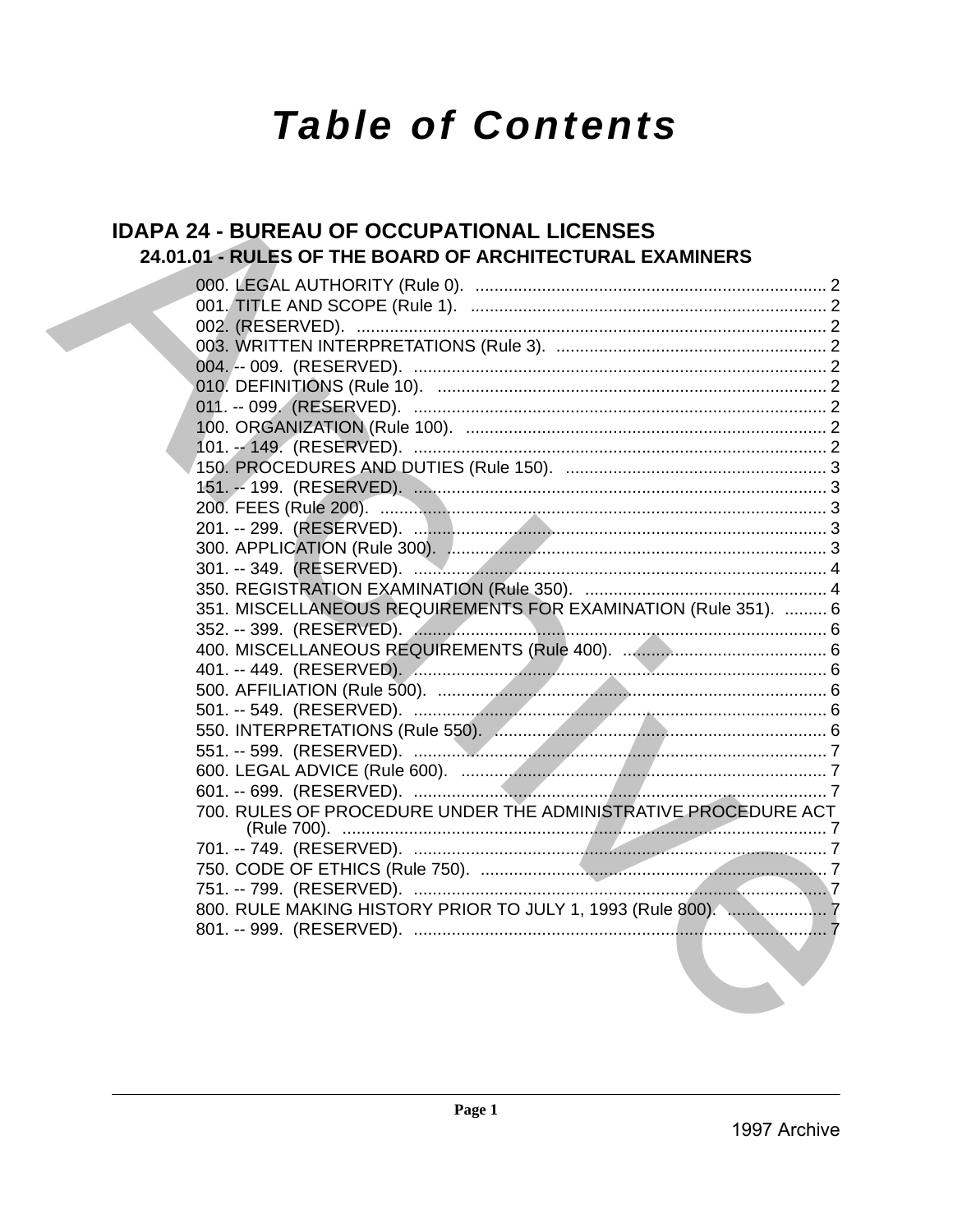#### **IDAPA 24 TITLE 01 Chapter 01**

### **IDAPA 24 - BUREAU OF OCCUPATIONAL LICENSES 24.01.01 - RULES OF THE BOARD OF ARCHITECTURAL EXAMINERS**

### <span id="page-1-2"></span><span id="page-1-1"></span>**000. LEGAL AUTHORITY (Rule 0).**

These rules are hereby prescribed and established pursuant to the authority vested in the Board of Architectural Examiners by the provisions of Section 54-312, Idaho Code. (7-1-93)

### <span id="page-1-3"></span>**001. TITLE AND SCOPE (Rule 1).**

These rules shall be cited as IDAPA 24, Title 01, Chapter 01, "Rules of the Board of Architectural Examiners."

### <span id="page-1-4"></span>**002. (RESERVED).**

### <span id="page-1-5"></span>**003. WRITTEN INTERPRETATIONS (Rule 3).**

The board may have written statements which pertain to the interpretation of the rules of this chapter. Such interpretations, if any, are available for public inspection and copying at cost in the main office of the Bureau of Occupational Licenses.

### <span id="page-1-6"></span>**004. -- 009. (RESERVED).**

### <span id="page-1-7"></span>**010. DEFINITIONS (Rule 10).**

01. Board. The Board of Architectural Examiners as prescribed in Section 54-312, Idaho Code.

(7-1-93)

(7-1-93)

#### <span id="page-1-8"></span>**011. -- 099. (RESERVED).**

### <span id="page-1-9"></span>**100. ORGANIZATION (Rule 100).**

01. Organization of the Board. At the last meeting of each year, the Board shall organize and elect from its members a Chairman, Vice Chairman, and Secretary who shall assume the duties of their respective offices immediately upon such selection.

02. Board Members and Duties. (7-1-93)

a. Chairman. The Chairman shall be a voting member of the Board, and when present preside at all meetings, appoint with the consent of the Board, all committees, and shall otherwise perform all duties pertaining to the office of Chairman. The Chairman shall be an ex-officio member of all committees. (7-1-93) the office of Chairman. The Chairman shall be an ex-officio member of all committees.

b. Vice Chairman. The Vice Chairman shall, in the absence or incapacity of the Chairman exercise the d possess all the powers of the Chairman. (7-1-93) duties and possess all the powers of the Chairman.

<span id="page-1-0"></span>Secretary. The Secretary of the Board shall keep an accurate record of the proceedings at the meetings of the Board, he shall cause a copy of the minutes of the previous meeting to be sent to all members of the Board at least fifteen (15) days prior to the next regular meeting of the Board, he shall receive correspondence directed to the Board, and he shall cause answers to be written in behalf of the Board. **24.0161.** IDAR-24.4 BUREAU OF COCURRENT COURSE CONTINUES INTO A CONSERVERS<br>
1998. LIMES LA TRIDORITY (Reds 0),<br>
These tasks are included and contained and contained and contained and contained and contained and contained

d. Executive Secretary. The Chief of the Bureau of Occupational Licenses shall be the acting Executive Secretary of the Board and all records of the Board shall be in the charge of the Executive Secretary. The office of the Executive Secretary shall provide such clerical assistance as may be required by the Board. He shall be an advisor to the Board, without membership status.

### <span id="page-1-10"></span>**101. -- 149. (RESERVED).**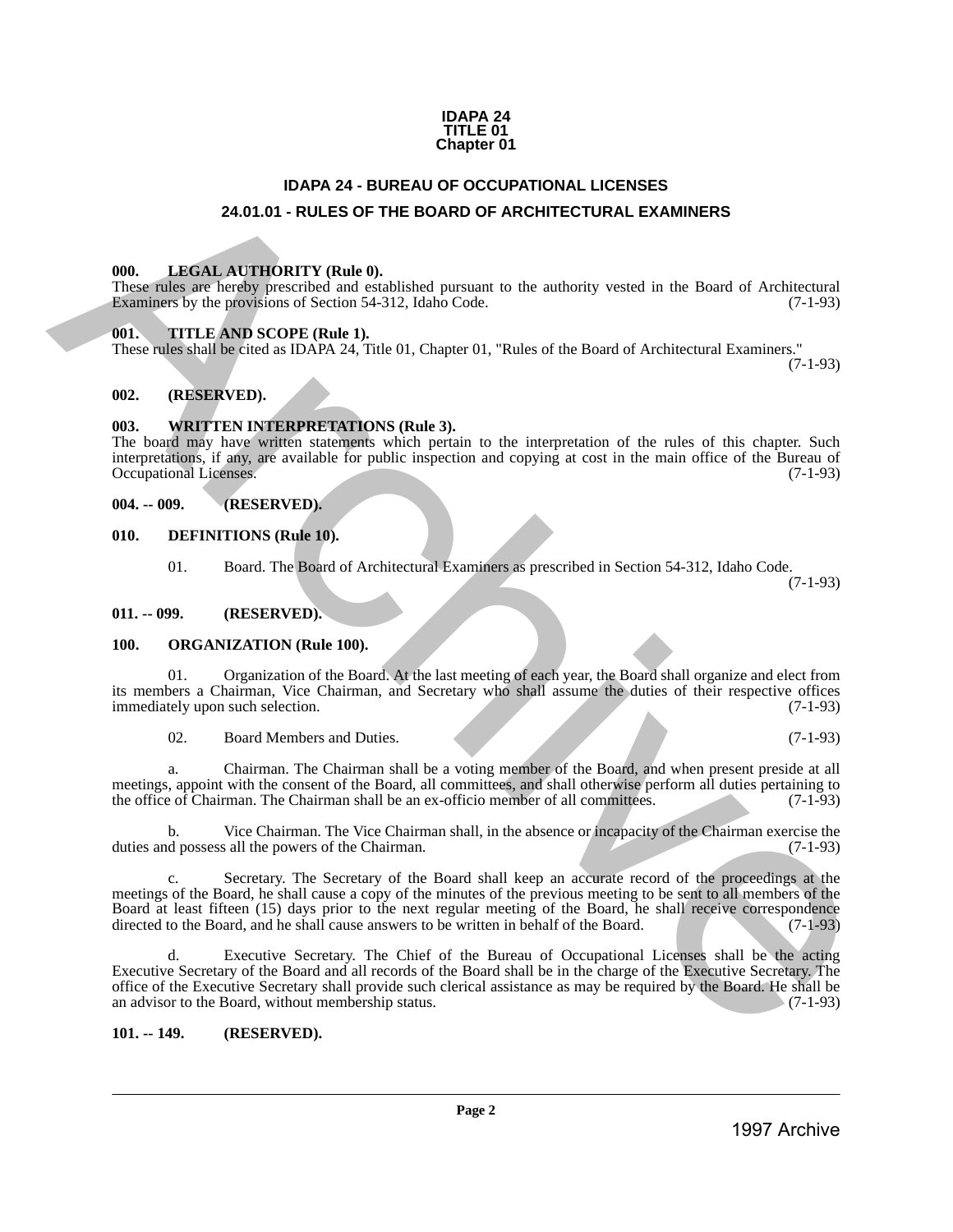### <span id="page-2-0"></span>**150. PROCEDURES AND DUTIES (Rule 150).**

01. Meetings. The Board shall meet at least four (4) times annually at such times and places as designated by the Board or the Chairman of the Board. Special meetings may be held at the call of the Chairman, and all members shall be notified in writing, thereof. (2-21-97)T

02. Voting. A quorum shall be four Board members. A majority vote of Board members present shall be considered the action of the Board as a whole. Any motion before the Board shall fail on a tie vote. (7-1-97)

### <span id="page-2-1"></span>**151. -- 199. (RESERVED).**

<span id="page-2-2"></span>**200. FEES (Rule 200).**

Fees for Examinations and Licensure. (7-1-93)

01. Fees For Examination. Examination fees will be as established by the National Council of tural Registration Boards (NCARB). Architectural Registration Boards (NCARB).

a. Processing Fee. Applicants for licensing by examination must submit a twenty-five dollar (\$25) processing fee. (2-21-97)T

02. Annual Renewal Fee. Annual renewal fee - Seventy-five dollars (\$75). (7-1-93)

03. Endorsement Fee. Endorsement Fee - One hundred fifty dollars (\$150). (7-1-93)

04. Reinstatement Fees. Reinstatement fees are as provided in Section 67-2614, Idaho Code.

(2-21-97)T

05. Refund of Fees. No refund of fees shall be made to any person who has paid such fees for on for examination, or reexamination, licensure, or reinstatement of license. (2-21-97) application for examination, or reexamination, licensure, or reinstatement of license.

### <span id="page-2-3"></span>**201. -- 299. (RESERVED).**

#### <span id="page-2-4"></span>**300. APPLICATION (Rule 300).**

01. Licensure by Examination. (7-1-93)

a. Application for examination shall be made on the uniform application form adopted by the Board shall be made on the uniform application form adopted by the Board (2-21-97) and furnished to the applicant by the Executive Secretary of the Board.

b. Applicants shall secure and furnish all information required by the uniform application form and ude the following:  $(7-1-93)$ shall include the following:

i. Certified transcript of all subjects and grades received for all college courses taken. (7-1-93)

ii. If graduated from a college or university, furnish certification of graduation and a certified transcript of all work completed.

Furnish statement or statements, of all actual architectural or other applicable experience signed by the person under whose supervision the work was performed, giving kind and type of work done, together with dates of employment. (7-1-93) of employment. 199. PROCEDUMES AND DV THEST (Real of the state of the state of the state of the state of the state of the state of the state of the state of the state of the state of the state of the state of the state of the state of t

iv. A recent two inch by three inch  $(2'' \times 3'')$  photograph taken within the previous year for ation purposes.  $(7-1-93)$ identification purposes.

v. In addition to the above required information, an applicant having credits or a degree or degrees from any college or university shall furnish the Board a certified statement from each above institution stating by what accrediting group, if any, such credits or degree or degrees are accredited. (7-1-93) what accrediting group, if any, such credits or degree or degrees are accredited.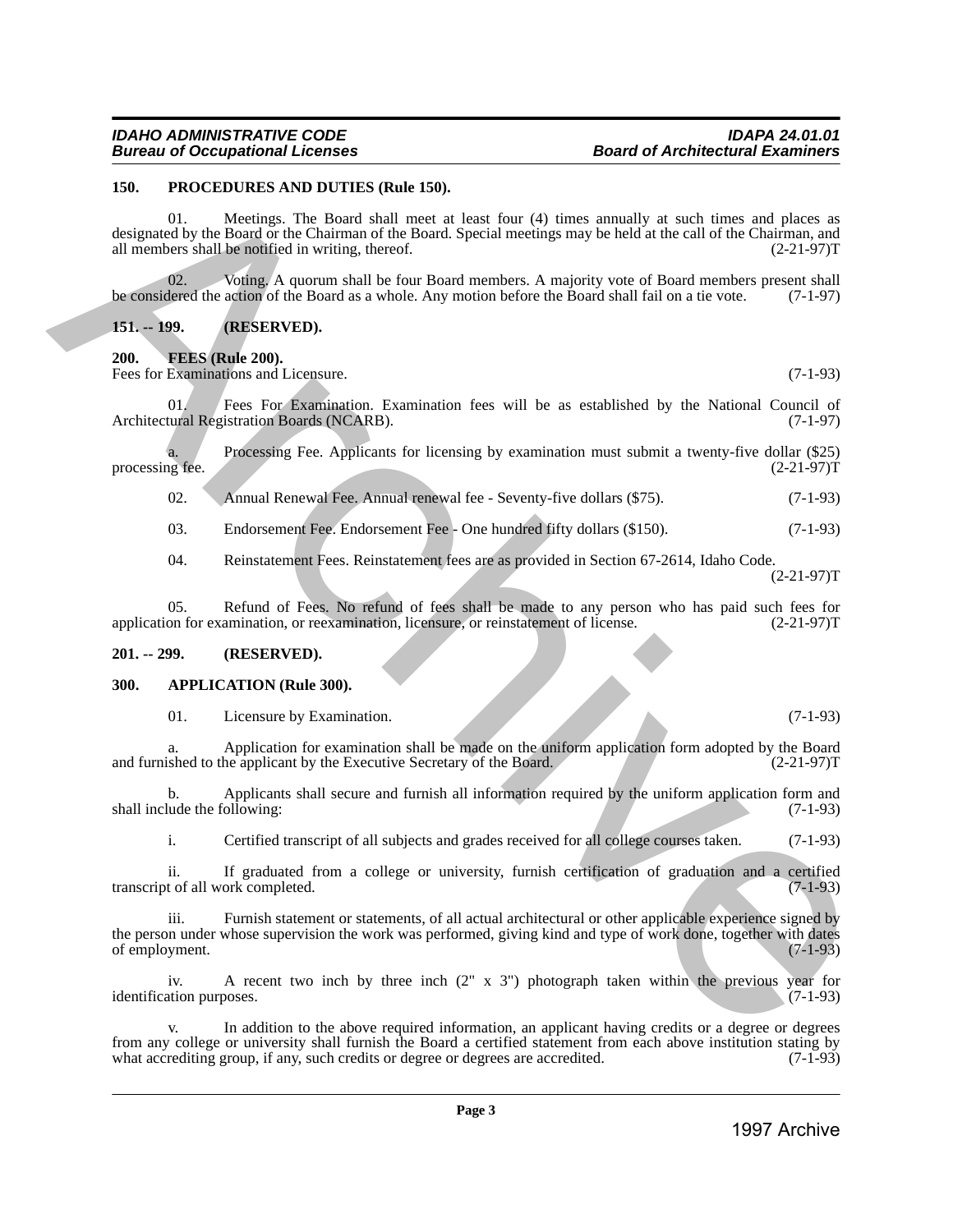c. Application shall not be presented to the Board or evaluated by the Board until all required ion is furnished and the required fee is paid. (7-1-93) information is furnished and the required fee is paid.

d. To be considered by the Board, properly completed applications must be received by the Executive y at least thirty (30) days prior to the first day of the month in which the Board will meet.  $(2-21-97)$ T Secretary at least thirty (30) days prior to the first day of the month in which the Board will meet.

e. Qualifications of Applicants. All applicants for the Architectural Registration Examination (ARE) shall possess the minimum qualifications required by the current NCARB Circular of Information #1, Appendix "A" where such Circular of Information does not conflict with Idaho law. After June 1, 1993, all applicants for the ARE<br>must have completed the Intern Development Program (IDP) requirements. (7-1-97) must have completed the Intern Development Program (IDP) requirements. information, a function tails only proved to the Bond or conducted by the Bond oriental at paying<br>
Secretary algorithmic that may be need to represent the specific of the specific state of the specific state of the specif

02. Licensure by Endorsement - Blue Cover. (7-1-97)

a. General requirements. Application shall be accompanied by a current blue cover dossier compiled by the NCARB certifying that the applicant has satisfactorily passed the standard NCARB examinations, or NCARB authorized equivalent and shall include letters, transcripts, and other documents substantiating all statements relative<br>to education and experience made in said application as required by the Board. (7-1-97) to education and experience made in said application as required by the Board.

b. Seismic knowledge requirements for endorsement applicants. Each applicant for license under endorsement to practice architecture in the state of Idaho shall submit evidence of his skill and knowledge in seismic design and such evidence shall be submitted and signed by the applicants acknowledged before a notary public, and shall contain one of the following statements: (7-1-97) shall contain one of the following statements:

i. "I have passed the examinations in Building Construction and Structural Design of the Western Conference of State Architectural Registration Boards in June 1963 or since and/or the NCARB in 1965 or since." (7-1-97)

ii. "I am registered in the State of \_\_\_\_\_\_\_\_\_\_\_in 19\_\_\_ , where competence in seismic was a requirement for registration since \_\_\_\_\_\_\_\_\_\_\_\_\_ , 19\_\_\_\_\_." (7-1-93)

iii. Certification of the successful completion of the seismic seminar approved by the National nee of Architectural Registration Boards. (7-1-93) Conference of Architectural Registration Boards.

c. All applicants shall attach to their statement a certification from the State architectural registration agency of the cited state attesting the adequacy of the cited seismic examination.

03. Licensure By Endorsement - Equivalency. (7-1-97)

a. Application shall be made on the uniform application form adopted by the Board and furnished to cant by the Executive Secretary of the Board. (7-1-97) the applicant by the Executive Secretary of the Board.

b. Applicant shall comply with all requirements set forth in Subsections 300.01, 300.02.b.i., 300.02.b.ii., 300.02.b.iii., and 300.02.c.

c. Applicant shall provide proof of holding a current and valid license issued by another state, a cauthority recognized by the Board. (7-1-97) licensing authority recognized by the Board.

d. Applicant shall provide proof of satisfactorily passing the NCARB examinations or NCARB ed equivalent examination, as determined by the Board. (7-1-97) authorized equivalent examination, as determined by the Board.

### <span id="page-3-0"></span>**301. -- 349. (RESERVED).**

### <span id="page-3-1"></span>**350. REGISTRATION EXAMINATION (Rule 350).**

The Board, having found that the content and methodology of the ARE prepared by NCARB is the most practicable and effective examination to test an applicant's qualifications for registration, adopts the ARE as the single, written and/or electronic examination for registration of architects in this state, and further adopts the following rules with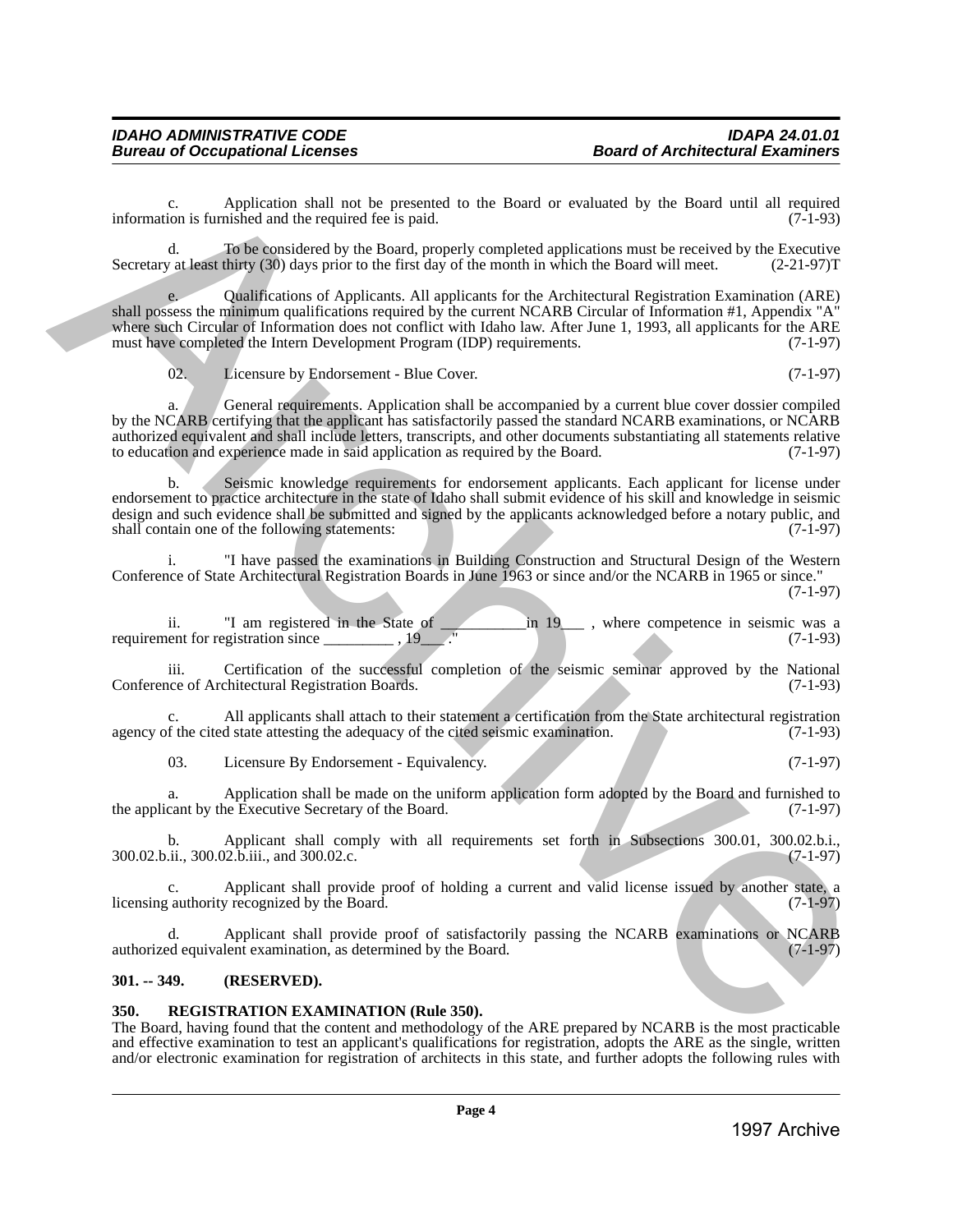### **Bureau of Occupational Licenses**

### *IDAHO ADMINISTRATIVE CODE IDAPA 24.01.01*

| $(2-21-97)T$  | Division B - SITE PLANNING.<br>$\mathbf{b}$ .<br>Candidates who have not passed both Division B Written and Graphic prior to computerized ARE                                                                                                                                                                                                                                                                                                                                                                                                                                                                                                                                     |
|---------------|-----------------------------------------------------------------------------------------------------------------------------------------------------------------------------------------------------------------------------------------------------------------------------------------------------------------------------------------------------------------------------------------------------------------------------------------------------------------------------------------------------------------------------------------------------------------------------------------------------------------------------------------------------------------------------------|
| $(2-21-97)T$  | 1.<br>will need to take Site Planning.                                                                                                                                                                                                                                                                                                                                                                                                                                                                                                                                                                                                                                            |
| $(2-21-97)T$  | Division C - BUILDING PLANNING and BUILDING TECHNOLOGY.<br>c.                                                                                                                                                                                                                                                                                                                                                                                                                                                                                                                                                                                                                     |
| $(2-21-97)T$  | Candidates who have not passed Division C prior to computerized ARE need to take both Building<br>Planning and Building Technology.                                                                                                                                                                                                                                                                                                                                                                                                                                                                                                                                               |
| $(2-21-97)T$  | Division D/F-GENERAL STRUCTURES.<br>d.                                                                                                                                                                                                                                                                                                                                                                                                                                                                                                                                                                                                                                            |
| $(2-21-97)T$  | Division E - LATERAL FORCES.<br>e.                                                                                                                                                                                                                                                                                                                                                                                                                                                                                                                                                                                                                                                |
| $(2-21-97)T$  | f.<br>Division G - MECHANICAL AND ELECTRICAL.                                                                                                                                                                                                                                                                                                                                                                                                                                                                                                                                                                                                                                     |
| $(2-21-97)T$  | Division H - MATERIALS AND METHODS.<br>g.                                                                                                                                                                                                                                                                                                                                                                                                                                                                                                                                                                                                                                         |
| $(2-21-97)T$  | h.<br>Division I - CONSTRUCTION DOCUMENTS AND SERVICES.                                                                                                                                                                                                                                                                                                                                                                                                                                                                                                                                                                                                                           |
| $(7-1-93)$    | 03.<br>Grading. The ARE shall be graded in accordance with the methods and procedures recommended<br>by the NCARB. To achieve a passing grade on the ARE, an applicant must receive a passing grade in each division.<br>Grades from the individual division may not be averaged. Applicants will have unlimited opportunities to retake<br>division which they fail. The Board shall accept passing grades of computer administered divisions of the ARE as<br>satisfying the requirements for said division(s) when such examinations are administered as prescribed by the<br>NCARB regardless of the date of the examination or location in which the examination took place. |
|               | 04.<br>Transfer Credits. Except as indicated at Subsection 350.02, above, applicants who had passed<br>portions of the previous registration examinations (Professional Examination - Section A, Professional Examination -<br>Section B, and Qualifying Test) will receive the transfer credits set forth below and need only take those divisions of<br>ARE for which no transfer credit has been received. To be eligible for transfer credits for any portion of the<br>Professional Examination - Section B, the applicant must have passed three parts of that examination in one sitting, in<br>or after December, 1980.                                                   |
| $(2-21-97)$ T | NOTE: Since the history and theory of architecture is incorporated into all divisions of the ARE, no credit will be<br>given for having passed the Qualifying Test - Section A, History.                                                                                                                                                                                                                                                                                                                                                                                                                                                                                          |
| $(7-1-93)$    | For previous examinations passed credits go to the following ARE divisions:<br>a.                                                                                                                                                                                                                                                                                                                                                                                                                                                                                                                                                                                                 |
| $(7-1-93)$    | i.<br>Professional Examination - Section B, Parts I and II -- Division A.                                                                                                                                                                                                                                                                                                                                                                                                                                                                                                                                                                                                         |
| $(7-1-93)$    | ii.<br>Professional Examination - Section A, (Design/Site) -- Divisions B and C.                                                                                                                                                                                                                                                                                                                                                                                                                                                                                                                                                                                                  |
| $(7-1-93)$    | iii.<br>Professional Examination - Section B, Part III -- Divisions D, E, F, G, and H.                                                                                                                                                                                                                                                                                                                                                                                                                                                                                                                                                                                            |
|               |                                                                                                                                                                                                                                                                                                                                                                                                                                                                                                                                                                                                                                                                                   |

| a.   | For previous examinations passed credits go to the following ARE divisions:    | $(7-1-93)$ |
|------|--------------------------------------------------------------------------------|------------|
| i.   | Professional Examination - Section B, Parts I and II -- Division A.            | $(7-1-93)$ |
| ii.  | Professional Examination - Section A, (Design/Site) -- Divisions B and C.      | $(7-1-93)$ |
| iii. | Professional Examination - Section B, Part III -- Divisions D, E, F, G, and H. | $(7-1-93)$ |
| iv.  | Qualifying Test - Section B -- Divisions D, E and F.                           | $(7-1-93)$ |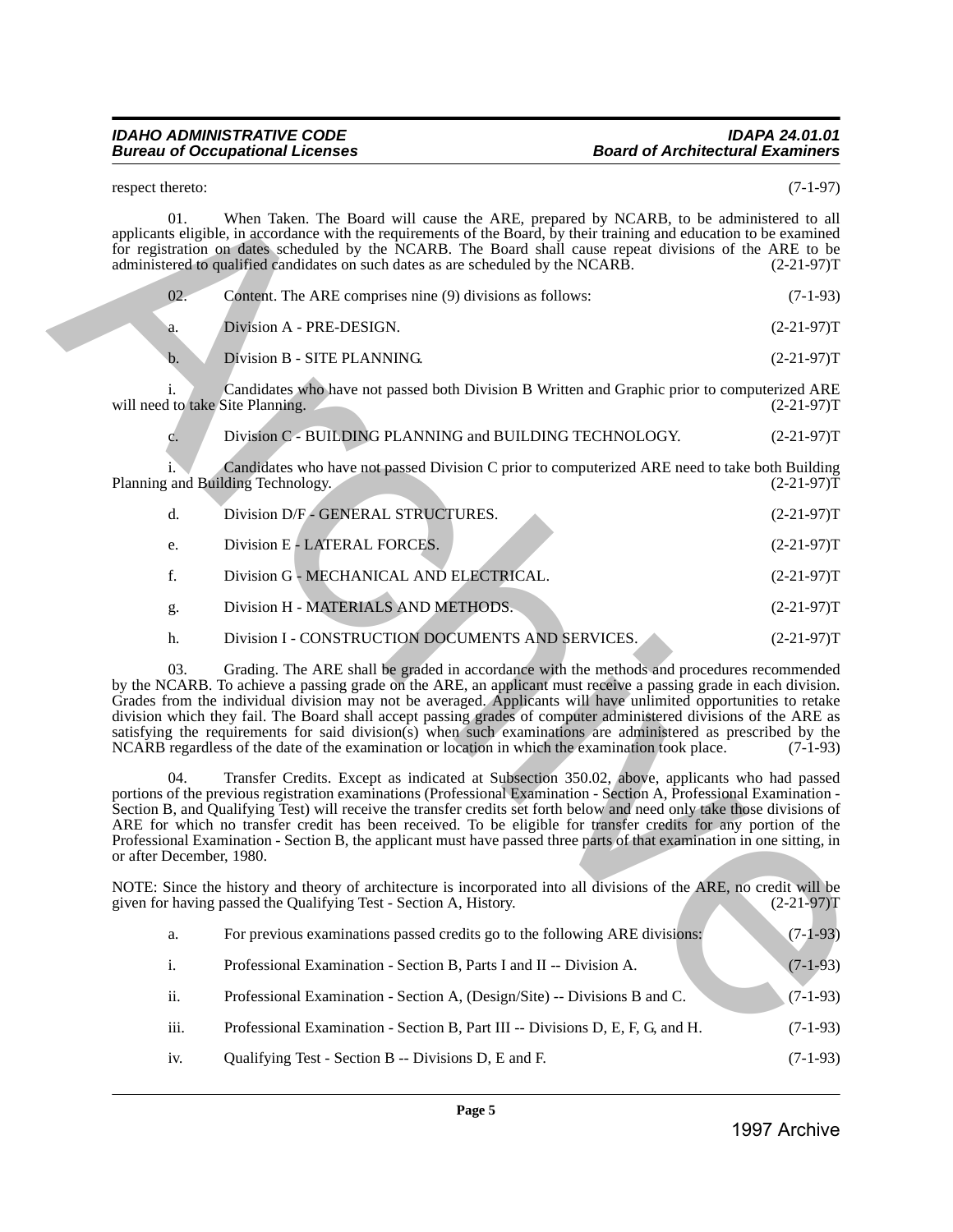| V.  | Qualifying Test - Section D -- Division G. | $(7-1-93)$ |
|-----|--------------------------------------------|------------|
| vi. | Qualifying Test - Section C -- Division H. | $(7-1-93)$ |

vii. Professional Examination - Section B, Part IV -- Division I. (7-1-93)

b. Applicants without an accredited professional degree in architecture must, in all cases, pass Divisions D, E, F,  $\tilde{G}$  and H of the ARE if they have not passed equivalent portions of the Qualifying Test: even though the applicant may have passed the professional Examination - Section B, Part III. (7-1-93)

Applicants without an accredited professional degree in architecture must in all cases, pass Division A of the ARE if they have not passed Section A of the Qualifying Test: even though the applicant may have passed the Professional Examination - Section B. Parts I and II. (7-1-93) passed the Professional Examination - Section B, Parts I and II.

### <span id="page-5-0"></span>**351. MISCELLANEOUS REQUIREMENTS FOR EXAMINATION (Rule 351).**

01. Personal Interviews. Personal interviews may be administered at the option of the Board. (7-1-93)

### <span id="page-5-1"></span>**352. -- 399. (RESERVED).**

### <span id="page-5-2"></span>**400. MISCELLANEOUS REQUIREMENTS (Rule 400).**

01. Practice of Architecture. Idaho Law prohibits the practice of architecture by any unlicensed person or firm for any reason. (7-1-93)

02. Corporations. Corporations organized to do general business in the state of Idaho may not practice architecture in the state of Idaho. (7-1-93)

03. Firm names. Firm names incorporating the use of names of unlicensed individuals are considered in violation of Section 54-310, Idaho Code. (7-1-93)

### <span id="page-5-3"></span>**401. -- 449. (RESERVED).**

### <span id="page-5-4"></span>**500. AFFILIATION (Rule 500).**

01. Board is an Active Member of the Western Conference of the Architectural Registration Boards. This Board by approved resolution and payment of the proper fees by the proper authority is an active member of the Western Conference of the Architectural Registration Boards. The Board shall designate one or more delegates from the Board to attend the annual meeting of the Western Conference and approve payment of the expenses of the delegate or delegates by the state of Idaho in accordance with the law. (7-1-93) delegate or delegates by the state of Idaho in accordance with the law. v. Qualifying Test - Society D. Division G. (7-1-95)<br>
v. Qualifying Test - Society D. Division L.<br>
1997 Archives Archives Archives Archives Archives Archives Archives Archives Archives Archives Archives Archives Archives

02. Board is a Member of the NCARB. This Board by approved resolution and payment of any proper fees by the proper authority is a member of NCARB. The Board shall designate one or more delegates from the Board to the annual meeting of the National Council and approve payment of expenses of the delegate or delegates by the state of Idaho in accordance with the law. state of Idaho in accordance with the law.

### <span id="page-5-5"></span>**501. -- 549. (RESERVED).**

### <span id="page-5-6"></span>**550. INTERPRETATIONS (Rule 550).**

The following interpretation of Laws relating to Architecture in Idaho Code are hereby made by the Board. (7-1-93)

01. Reference to Building. Under Section 54-309, reference to any building wherein the safeguarding of life, health, and property is concerned means any building which public or private sector of population may use or any building into which the public or private sector of the population is invited either as spectators, visitor, student, guest, or employee, or any building where the private or public sector of the population conducts business. (7-1-93)